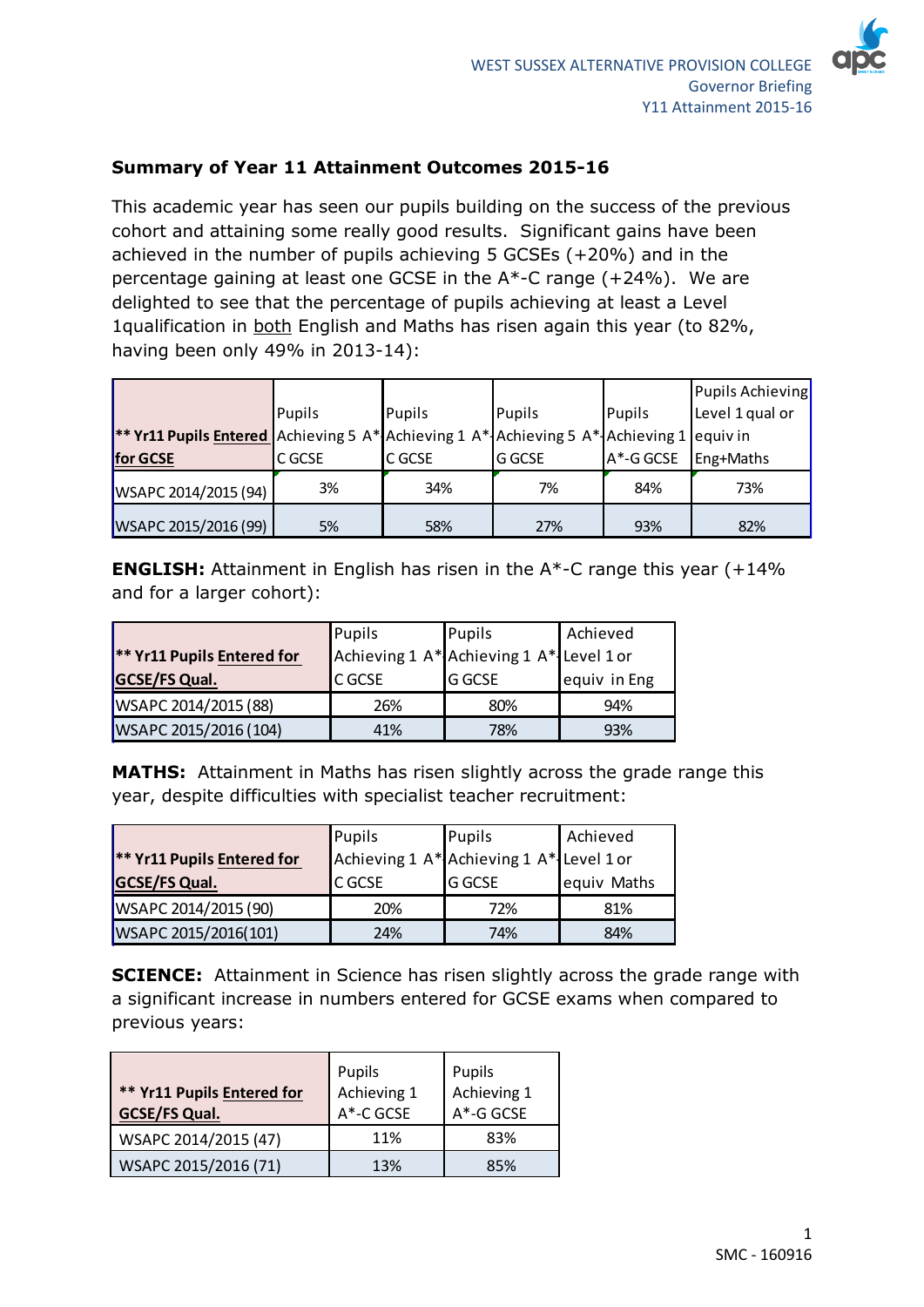

Work is ongoing to analyse the trends for different pupil groups but the following data gives an overview for English and Maths;

| <b>ENGLISH:</b>                                  |                                    |                                    |                                           | <b>MATHS:</b>                                |                                    |                                    |                                       |
|--------------------------------------------------|------------------------------------|------------------------------------|-------------------------------------------|----------------------------------------------|------------------------------------|------------------------------------|---------------------------------------|
| ** Yr11 Pupils Entered<br>for GCSE or FS English | Pupils<br>Achieving 1<br>A*-C GCSE | Pupils<br>Achieving 1<br>A*-G GCSE | Achieved<br>Level 1 or<br>equiv in<br>Eng | <b>** Yr11 Pupils Entered</b><br>for GCSE/FS | Pupils<br>Achieving 1<br>A*-C GCSE | Pupils<br>Achieving 1<br>A*-G GCSE | Achieved<br>Level 1 or<br>equiv Maths |
| Yr11 Pupils (104)                                | 41%                                | 78%                                | 93%                                       | <b>Yr11 Pupils (101)</b>                     | 24%                                | 74%                                | 84%                                   |
| Single Reg (57)                                  | 32%                                | 72%                                | 93%                                       | Single Reg (55)                              | 22%                                | 85%                                | 87%                                   |
| Dual Reg (47)                                    | 53%                                | 85%                                | 96%                                       | Dual Reg (46)                                | 26%                                | 74%                                | 80%                                   |
| Male (60)                                        | 43%                                | 75%                                | 95%                                       | Male (57)                                    | 25%                                | 77%                                | 88%                                   |
| Female (44)                                      | 39%                                | 82%                                | 91%                                       | Female (44)                                  | 23%                                | 70%                                | 80%                                   |
| PP Pupils (55)                                   | 35%                                | 75%                                | 95%                                       | PP Pupils (53)                               | 19%                                | 70%                                | 83%                                   |
| Non-PP Pupils (49)                               | 47%                                | 84%                                | 94%                                       | Non-PP Pupils (48)                           | 29%                                | 79%                                | 85%                                   |
| CLA Pupils (6)                                   | 0                                  | 83%                                | 83%                                       | CLA Pupils (6)                               | 0                                  | 33%                                | 83%                                   |
| EHCP/Statement (4)                               | 25%                                | 100%                               | 100%                                      | EHCP/Statement (4)                           | 50%                                | 100%                               | 100%                                  |
| EAL(4)                                           | 25%                                | 100%                               | 100%                                      | EAL (4)                                      | 25%                                | 100%                               | 100%                                  |

In Addition to GCSE results included above, 26 pupils gained a short-course GCSE in Art at grades A\*-G (including 7 x grade C and 2 x grade B). 49 pupils gained a short-course GCSE in Preparation for Working Life at grades A\*-G (25 x grade C and above, including 3 x grade A). Unfortunately, these courses do not have a points score in terms of the national 'average GCSE and equivalents points score' (APS).

National data ('SFR data') is available for Y11 attainment in alternative provision but there is a significant time-lag in reporting. Published data is now available for 2014-15. We anticipate significant improvements in all but the 5+A\*-C categories when this year's data is published *(final figures will depend on date of capture – end of year or Jan'16 census date):*

|                                                           |             |                               |              |              |                |                                                          |               | Average     |
|-----------------------------------------------------------|-------------|-------------------------------|--------------|--------------|----------------|----------------------------------------------------------|---------------|-------------|
|                                                           |             |                               |              |              |                |                                                          |               | GCSE and    |
|                                                           |             |                               | $5+ A*-C$    |              |                |                                                          |               | equivalents |
|                                                           | % of pupils |                               | including    | 5+ GCSE at   |                | $A^*$ -C in English $A^*$ -G in English                  |               | point score |
|                                                           |             | entered for 5+ 5+GCSE at A*-C | English and  | $A^*$ - G or |                | and Maths GCSE and maths GCSE A pass in any per pupil at |               |             |
|                                                           | GCSE's or   | or equivalent                 | Mathematics  | equivalent   | or equivalents | or equivalent                                            | qualification | the end of  |
| Number of pupils at the end of KS4 2014/2015              | equivalent  | (%)                           | GCSE (%)     | (%)          | (%)            | (%)                                                      | (%)           | KS4 (%)     |
| WSAPC 2014/2015 (108)                                     |             |                               |              | $\mathbf{R}$ |                | 5                                                        | 28            | 29          |
| WSx AP SFR 01 2016 for 2014/15 (110)                      | 5.5         | X                             | $\mathsf{X}$ | 5.5          | 2.7            | 8.2                                                      | 40.9          | 33.6        |
| National Avge. For AP SFR 01 2016 for 2014/2015           | 15.1        | 1.5                           | 1.0          | 12.3         | 2.2            | 18.9                                                     | 57.7          | 52.0        |
|                                                           |             |                               |              |              |                |                                                          |               |             |
| Number of pupils at the end of KS4 2015/2016              |             |                               |              |              |                |                                                          |               |             |
| WSAPC 2015/2016 (59) - All SR on Jan census day           |             | $\mathbf{0}$                  | $\mathbf{0}$ | 12.0         | 14.0           | 54.0                                                     | 83.0          | 77          |
| WSAPC 2015/2016 (64) All SR excluding Linked and College  |             | $\Omega$                      | $\mathbf{0}$ | 11.0         | 13.0           | 52.0                                                     | 81.0          | TBC         |
| WSAPC 2015/2016 (89)* All SR including Linked and College |             | $\overline{0}$                | $\mathbf{0}$ | 8.0          | 9.0            | 37.0                                                     | 58.0          | TBC         |
|                                                           |             |                               |              |              |                |                                                          |               |             |

\* Results not yet obtained for Linked and F/T College but numbers of students have been included in the calculations; final % will be same or higher